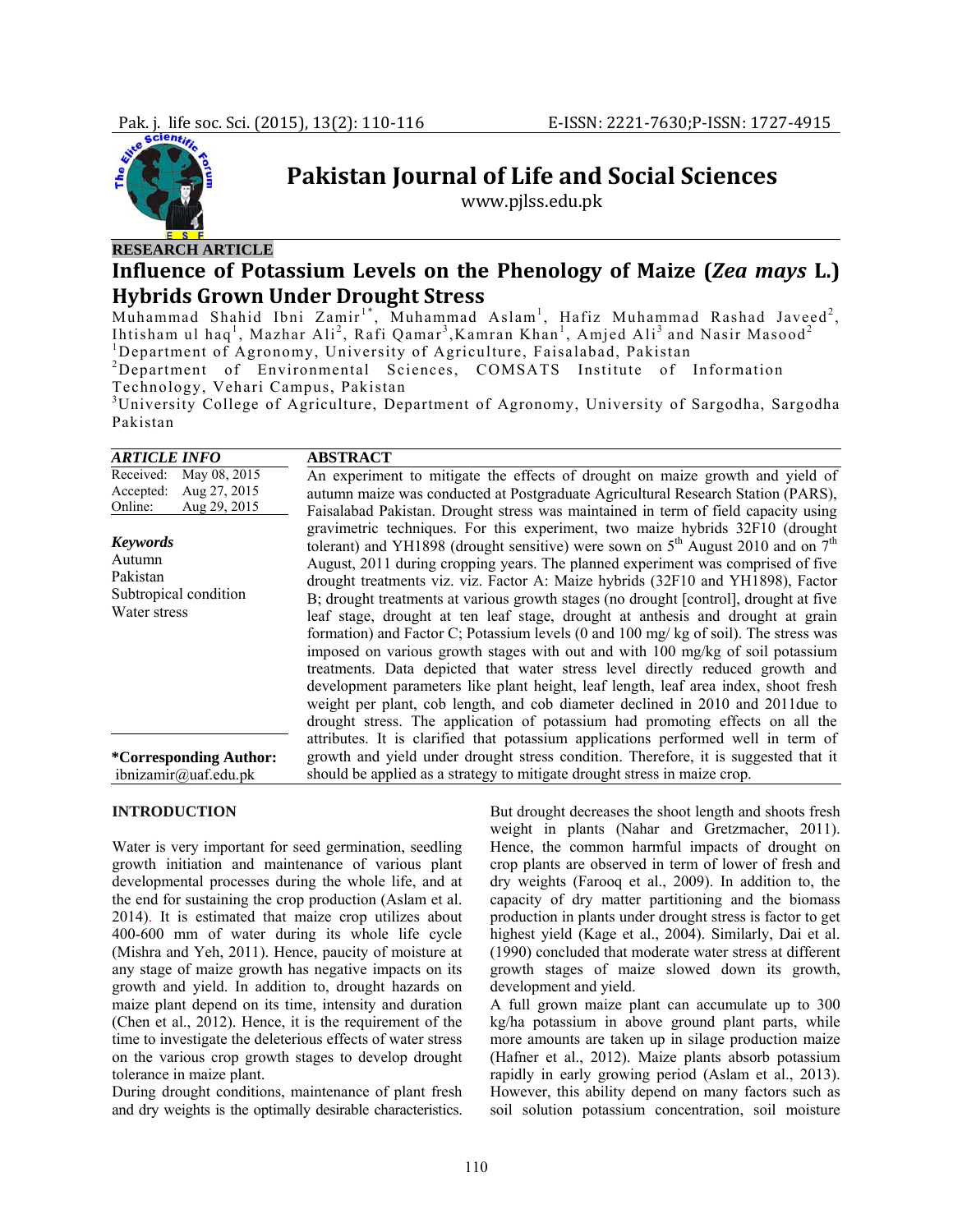content, soil texture and structure and distribution of soil potassium reserves (White, 2003). In addition to, tolerance ability in the plant body can be improvised and improved by the application of potassium. That's why; potassium could be an easy and quick way to sustain and improve the crops production, quality and profitability (Cakmak, 2010) for the increasing world population with decreasing water sources on the globe, especially in the developing counties, due to climate change. Keeping in view the water scarcity, the present study was planned to determine the effect of drought stress imposed at various maize growth stages and to explore promoting ability of potassium on growth, development and phenology of maize cultivars under various drought stress conditions.

# **MATERIALS AND METHODS**

Site geography: The research experiments were conducted at the Postgraduate Agricultural Research Station (PARS), Faisalabad, Pakistan. The research station is located at longitude 73°74 E and latitude 30°31.5 N having 184m elevation above sea level. The weather parameters i.e. rainfall (mm), temperature (°C), relative humidity  $(\%)$  and potential ET (mm) during the study period in both years were recorded as represented in the Table 1.

**Field capacity determination:** To impose the water stress, the field capacity was maintained using gravimetric method (Nachabe, 1998). Soil samplings were taken at the depth of 30 cm to 100 cm for soil

moisture analysis and then to homogenized in to a composite soil sample. These sampling was done from randomly selected sites in each treatment of the experiment on alternate days keeping in view weather conditions.

**Depth of irrigation water:** The crop was irrigated as the soil moisture contents were lower down from the desired treatment in each plot of the experiment. The depth of irrigation to maintain a specific field capacity in each treatment was determined by the direct measurement or field sampling method as used by Mujumdar (2002).

$$
d = \frac{(Fc - M_b) \quad (Bd) \times D}{100}
$$

Here in this equation;  $d = W$ ater depth in (cm) [to be applied in each treatment],  $D = Root$  zone depth in (cm),  $F_c$  = Field capacity in (%/w), Bd= Bulk density of soil in  $(g/cm<sup>3</sup>)$ ,  $M_b$ = water contents in soil before irrigation by weight, Cut throat flume  $(3 \times 8)$  was used to determine the discharge of applied water in each treatment. The time required to supply the required depth of irrigation water to each treatment was calculated according to following equation (Rafiq, 2001).

$$
= \frac{d \times a}{q}
$$

Here in this equation;  $t =$  time in hours,  $d =$  depth of water in inches,  $a = \text{area}$  in acres and  $q = \text{discharge}$  of irrigation water in  $ft^3/s$ 

|           |      | Rainfall (mm) |      | (°C<br>l'emperature l |      | R. Humidity $(\%)$ |      | Potential ET (mm) |  |  |
|-----------|------|---------------|------|-----------------------|------|--------------------|------|-------------------|--|--|
| Months    | 2010 | 2011          | 2010 | 2011                  | 2010 | 2011               | 2010 | 2011              |  |  |
| August    | 7.31 | 2.99          | 30.5 | 29.8                  | 74.6 | 74.7               | 3.4  |                   |  |  |
| September | 2.88 | 5.17          | 28.6 | 28.3                  | 66.8 | 75.8               | 3.4  | 2.8               |  |  |
| October   |      | $0.01\,$      | 26.3 | 24.7                  | 59.6 | 61.0               | 3.0  | 3.3               |  |  |
| November  |      |               | 8.8  | 20.5                  | 62.3 | 61.2               |      |                   |  |  |

 $\mathbf d$ 

 $t$ 

**Table 1: Daily average weather data for the experimental growing season (Month wise)**

Source: Agricultural Meteorology Cell, Department of Crop Physiology, University of Agriculture, Faisalabad, Pakistan

#### **Table 2: Analysis of field soil**

| Parameters    | Units        |             | 2010         |             | 2011         |
|---------------|--------------|-------------|--------------|-------------|--------------|
|               |              | $0-15$ (cm) | $15-30$ (cm) | $0-15$ (cm) | $15-30$ (cm) |
| Texture       | --           | Sandy loam  | Sandy loam   | Sandy loam  | Sandy loam   |
| pH            | --           | 8.2         | 8.0          | 8.2         | 8.1          |
| EC            | $(dSm^{-1})$ | 0.72        | 0.58         | 0.68        | 0.53         |
| O. M.         | $(\%)$       | 0.36        | 0.38         | 0.38        | 0.36         |
| Nitrogen      | $(\%)$       | 0.046       | 0.038        | 0.043       | 0.038        |
| Available P   | (ppm)        | 7.8         | 5.6          | 7.4         | 5.5          |
| Extractable K | (ppm)        | 125.5       | 121.4        | 112.5       | 102.7        |
| Sand          | $(\%)$       | 56          | 49           | 55          | 48           |
| Silt          | $(\%)$       | 22          | 28           | 22          | 27           |
| Clay          | $(\%)$       | 22          | 23           | 24          | 25           |
| F. capacity   | $(\%)$       | 25.4        | 25.8         | 25.5        | 25.9         |
| Wilting point | $(\%)$       | 7.9         | 8.4          | 7.8         | 8.6          |
| <b>SAR</b>    | --           | 09          | 11           | 08          | 10           |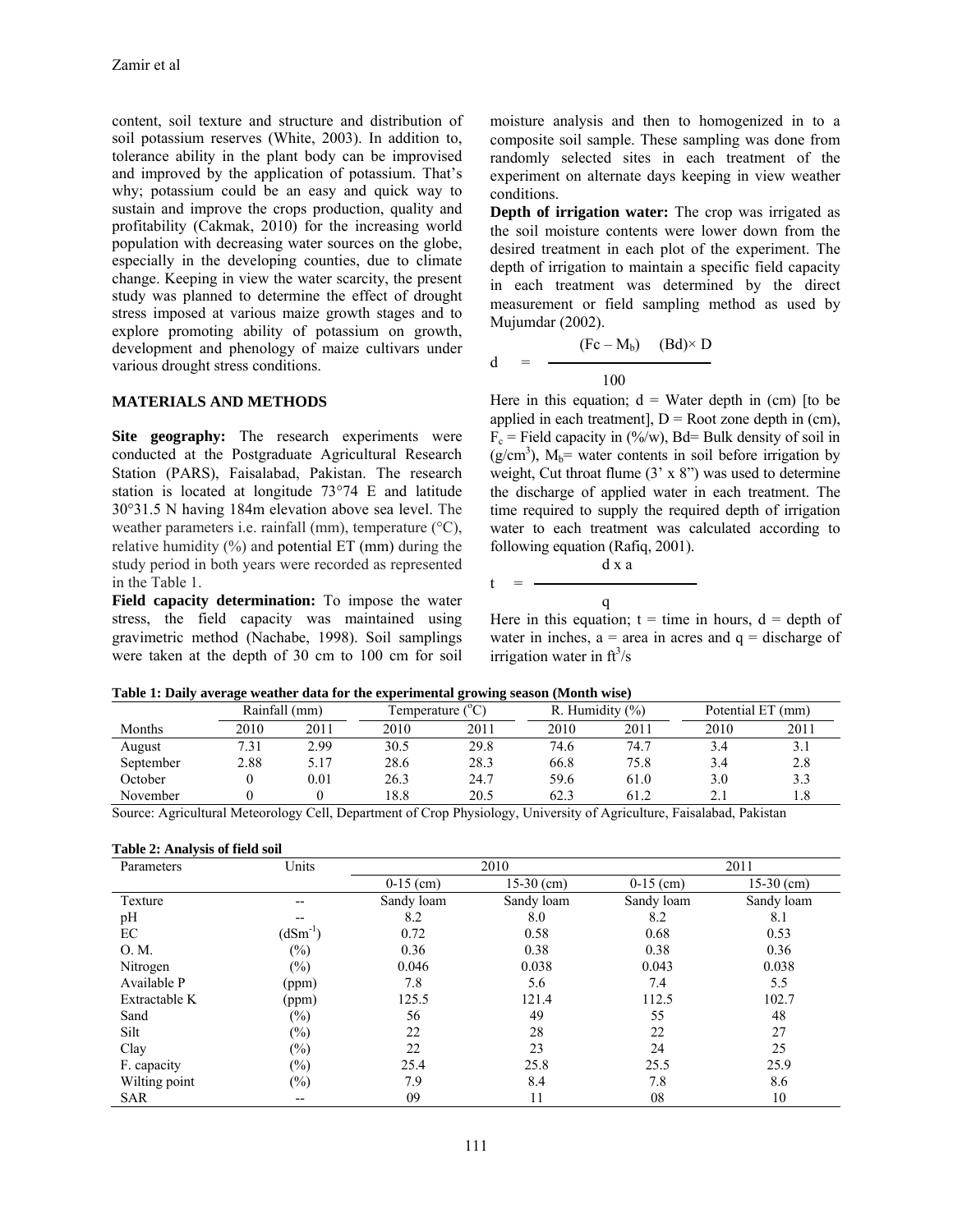**Experimental details:** The soil was taken from the field at different depths like 0-15 cm and 15-30 cm both the years and soil samples were sent to soil testing laboratory for analysis as depicted in Table 2. The design of experiment was RCBD with split-split arrangements with three replications. The experiment was comprised of following treatments viz. Factor A: Maize hybrids (32F10 and YH1898), Factor B; drought treatments at various growth stages (no drought [control], drought at five leaf stage, drought at ten leaf stage, drought at anthesis and drought at grain formation) and Factor C; Potassium levels (0 and 100 mg/ kg of soil).

**Crop husbandry:** Experimental field was prepared by performing one deep tillage followed by two crossed cultivations and then field was planked and leveled with the help of laser land leveler. The maize was sown on ridges that were made by using tractor mounted ridger maintaining distance of 2.5 ft from ridge to ridge. The experiment was shown on  $5<sup>th</sup>$  August, 2010 and on  $7<sup>th</sup>$ August, 2011. Maize hybrids 32F10 (drought tolerant) and YH1898 (sensitive) were used as test variety. The recommended fertilizer (NP: 250 kgha<sup>-1</sup>, 125 kgha<sup>-1</sup> and K  $(a)$  100 kgha<sup>-1</sup>) was applied. All recommend dose of phosphorus, potash and  $1/3<sup>rd</sup>$  dose of nitrogenous fertilizers were broadcasted at sowing time whereas the rest of nitrogen dose was top-dressed at the knee height of maize plants. Drought stress was imposed at growth stages that were selected before the study by keeping FC at 70% after 30% depletion from it.

**Procedure for estimation of different parameters:**  The height of ten randomly selected plants was measured by using measuring tape. Then average of plant height was recorded. Leaf length of three leaves from each of the plant was measured and same procedure was repeated for ten plants and then average leaf length was noted. Leaf area of 10 g subsample of fresh green leaves was measured with the help of leaf area meter (Model No. CI-202-CID, Inc.). On the basis of fresh green weight of leaves of ten plants per plot leaf area was calculated. Leaf area index (LAI) was calculated using the following ratio

LAI= Leaf area/Land area

The fresh weight of ten plants was measured with the help of electric balance and average fresh weight was calculated in grams. For cob length, length of ten cobs was measured from tip to base of cob from each of the plot by using scale and hence, average cob length was calculated. Diameter of ten randomly selected cobs was measured from each of the plot and then average cob diameter was calculated.

**Statistical analysis:** Collected experimental data were carefully analyzed statistically by using Fisher' analysis of variance techniques. Difference among the different treatments means are compared with the help of Least Significant Difference (LSD) Test at 0.05 probability level (Steel et al., 1997) and whole statistical data analysis were smoothly done by using the MSTAT-C computer based software (MSTAT Development Team, 1989).

# **RESULTS AND DISCUSSION**

The effect of potassium on plant height of maize cultivars grown under different drought conditions at various selected growth stages was significant statistically in the both years 2010 and 2011as depicted in Table 3. Results showed that the application of potassium dose enhanced the plant height as per treatment in 2010 and 2011 crop growing season. Drought stress had deleterious effects on plant height of hybrids sown as per treatments in the both years. Statistically, maximum plant height (204.4 & 245.3 cm) was observed in control treatments (no drought) of maize cultivars and followed by drought treatments where drought condition was imposed at grains filling stage that was least affected by drought compare to other treatments. Significantly, minimum plant height (129.0 & 154.8 cm) was recorded when drought treatment was applied at five leaf stage followed by ten leaf stage and at anthesis during 2010 and 2011,

|  |  | Table 3: Effect of potassium on plant height (cm) of maize hybrids under drought stress in autumn season |
|--|--|----------------------------------------------------------------------------------------------------------|
|  |  |                                                                                                          |

|           | Growth stages to impose |                    | 2010                    | 2011                  |             |
|-----------|-------------------------|--------------------|-------------------------|-----------------------|-------------|
| Hybrids   | drought                 | $0$ mgkg $^{-1}$   | $100 \text{ mgkg}^{-1}$ | $0 \text{ mgkg}^{-1}$ | 100 mgkg    |
| $32-F-10$ | No drought              | 179.6 ef           | 204.4 a                 | $215.5 f-h$           | 245.3a      |
|           | Five leaf stage         | 148.5j             | 160.4 i                 | 178.21                | 192.5 jk    |
|           | Ten leaf stage          | $168.1$ gh         | 190.4 cd                | $201.7$ ij            | 225.7 c-e   |
|           | Anthesis                | $176.5 \text{ ef}$ | 197.3abc                | $211.8$ gh            | 234.0 bc    |
|           | Grain formation         | 183.8 de           | 199.8 ab                | $220.5 e-g$           | $239.8$ ab  |
| YH-1898   | No drought              | $172.5$ fg         | 195.6 bc                | $207.0$ hi            | $232.7b-d$  |
|           | Five leaf stage         | 129.0 k            | 134.6 k                 | $154.8 \text{ m}$     | 161.5 m     |
|           | Ten leaf stage          | 156.7 i            | $162.8$ hi              | 188.1 k               | 195.3 jk    |
|           | Anthesis                | 158.0 i            | $179.1 \text{ ef}$      | 189.6 k               | $214.9$ gh  |
|           | Grain formation         | 158.1 i            | 187.5 d                 | 189.7 k               | $224.5 d-f$ |

LSD (P≤0.05) = 7.49; LSD (P≤0.05) = 9.44; Means followed by common letter (s) are not significantly different according to Fisher's protected LSD test. ns; non-significant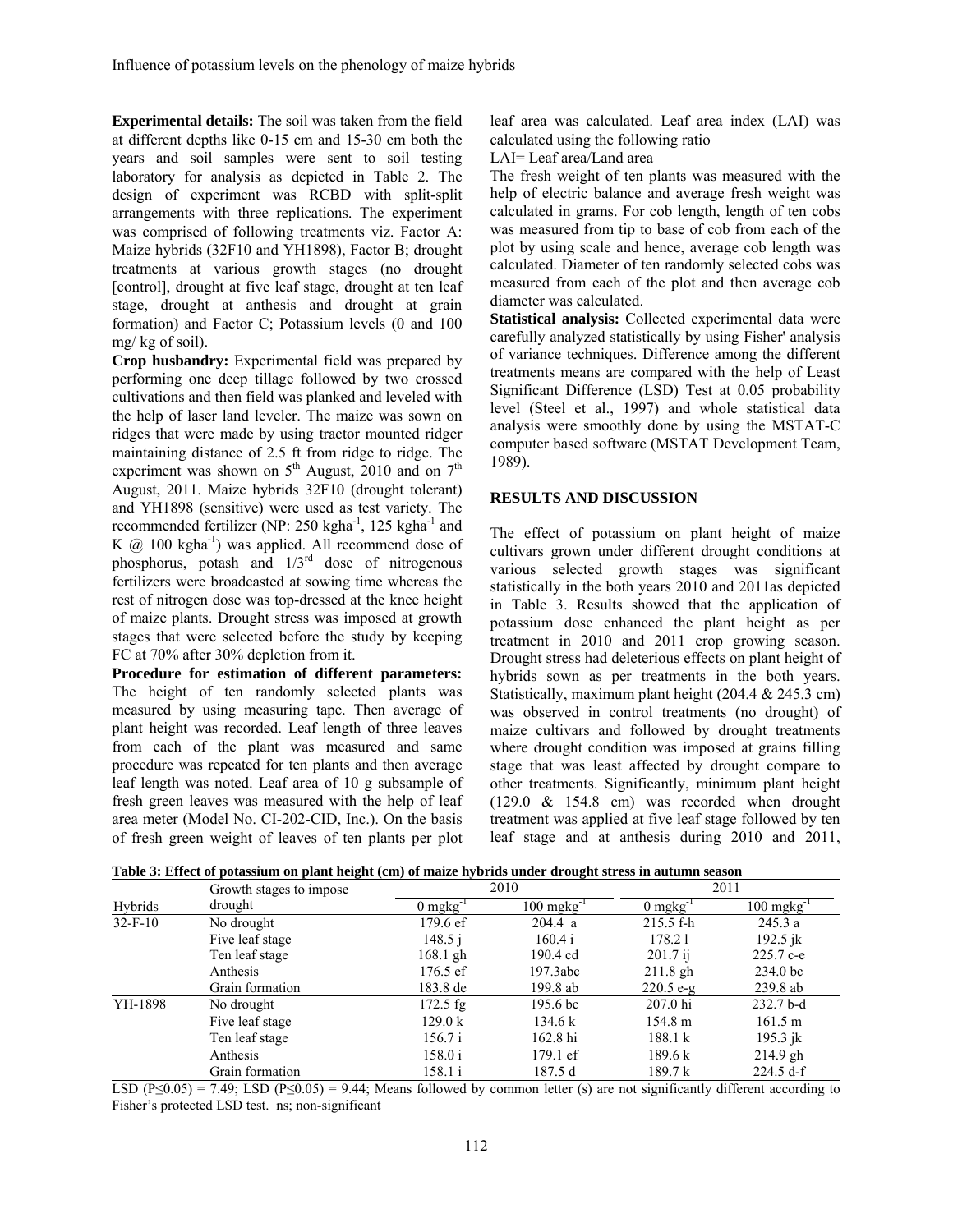respectively. Overall results showed that the application of potassium increased the plant height by improving the growth activities. Plant height was decreased under water deficit condition (Table 3). Zhao et al. (2006) reported that the imposed drought conditions affected plant height due to change in hormonal concentrations i.e. Cytokines and Abscisic acid that are significantly affected the plant growth by lowering the cell wall extensibility. Similarly, the adverse effects of water deficit condition might also minimized by assuring more availability of water to the plant body by the partial closure of the stomata during transpiration (Alfredo and Setter, 2000; Hoad et al., 2001). It has been suggested that plants mineral nutrient status plays a vital role in improving the resistance of plant to stress conditions (Yadov, 2006).

Statistically significant results regarding to leaf length were obtained by the application of potassium to maize plants grown under drought stress at different growth stages in 2010 and 2011 growing years as represented in Table 4. Results indicated that application of potassium enhanced the leaf length as per treatment in the both years (2010 and 2011). Similar to plant height, drought also had adverse effects on leaf length of hybrids sown as per treatment in the both years. Maximum leaf length of the both maize plants was

observed in well-watered treatments (no drought) and followed by drought stress when it was imposed at grains filling stage that had least affected by drought compare to other drought treatments while in some treatments leaf length of no drought and drought at grain filling was almost equal (statistically at par) however, in some treatments it was equal to no drought treatment. The minimum leaf length was recorded when drought condition was imposed at five leaf stage that was followed by the drought treatment imposed at ten leaf stage (Table 4). Drought stress greatly reduced the leaf length (62.39  $& 74.87$  cm) while application of potassium enhanced the leaf length (72.41 & 86.89 cm) during the year 2011 and 2012, respectively. The leaf length was reduced might be due to less availability of water to photosynthetic mechanism. Leaf length was increased by potassium application because of more growth rate. It was reported by Aslam et al. (2013) that maize leaves elongation was greatly sensitive to minute reduction in soil and leaf water potential but application of potassium enhanced the water budget of plant body helps in leaf length enhancement (Marschner, 1995).

Maize hybrids when grown under drought stress at different growth stages show statistically significant (P≤0.01) results regarding to leaf area index by the application of potassium in the both years 2010 and

|  |  | Table 4: Effect of potassium on leaf length (cm) of maize hybrids under drought stress in autumn season |
|--|--|---------------------------------------------------------------------------------------------------------|
|  |  |                                                                                                         |

|           | Growth stages to impose |                       | 2010                    |                       | 2011                  |  |
|-----------|-------------------------|-----------------------|-------------------------|-----------------------|-----------------------|--|
| Hybrids   | drought                 | $0 \text{ mgkg}^{-1}$ | $100 \text{ mgkg}^{-1}$ | $0 \text{ mgkg}^{-1}$ | 100 mgkg <sup>-</sup> |  |
| $32-F-10$ | No drought              | 62.39 cd              | 72.41 a                 | 74.87 cd              | 86.89 a               |  |
|           | Five leaf stage         | 41.39 i               | 52.65 h                 | 49.67 i               | 63.18h                |  |
|           | Ten leaf stage          | 54.48 gh              | $60.39$ c-e             | $65.37$ gh            | 72.47 c-e             |  |
|           | Anthesis                | $60.82$ c-e           | 66.41 b                 | 72.99 с-е             | 79.69 b               |  |
|           | Grain formation         | 62.47 c               | 74.23 a                 | 74.96 c               | 89.08 a               |  |
| YH-1898   | No drought              | 59.42 e               | 65.48 b                 | 71.30 e               | 78.58 b               |  |
|           | Five leaf stage         | 38.39j                | 43.42 i                 | 46.07 i               | 52.10 i               |  |
|           | Ten leaf stage          | 52.41 h               | 58.74 ef                | 62.89h                | 70.49 ef              |  |
|           | Anthesis                | 56.28 fg              | 59.05 e                 | $67.54$ fg            | 70.86 e               |  |
|           | Grain formation         | 59.42 e               | 59.85 de                | 71.30 e               | 71.82 de              |  |

LSD (P≤0.05) = 2.61; LSD (P≤0.05) = 3.127; Means followed by common letter (s) are not significantly different according to Fisher's protected LSD test

|  |  |  |  |  | Table 5: Effect of potassium on leaf area index of maize hybrids under drought stress in autumn season |  |
|--|--|--|--|--|--------------------------------------------------------------------------------------------------------|--|
|  |  |  |  |  |                                                                                                        |  |

|           | Growth stages to impose |               | 2010                              | 2011              |           |  |
|-----------|-------------------------|---------------|-----------------------------------|-------------------|-----------|--|
| Hybrids   | drought                 | $0$ mg $kg-1$ | $100 \text{ m}$ gkg <sup>-1</sup> | $0$ mgkg $^{-}$   | 100 mgkg  |  |
| $32-F-10$ | No drought              | 3.68d         | 4.09a                             | 3.86e             | 4.30a     |  |
|           | Five leaf stage         | 2.91 k        | 3.35 g                            | $3.05 \text{ m}$  | 3.52h     |  |
|           | Ten leaf stage          | 3.27 hi       | 3.68d                             | $3.44$ ii         | 3.86 de   |  |
|           | Anthesis                | 3.45 f        | 3.97 <sub>b</sub>                 | $3.62$ g          | 4.17 b    |  |
|           | Grain formation         | 3.58e         | 4.08a                             | 3.76f             | 4.28a     |  |
| YH-1898   | No drought              | 3.41 f        | 3.82c                             | 3.58 <sub>g</sub> | 4.01c     |  |
|           | Five leaf stage         | 2.641         | 3.10 i                            | 2.77n             | 3.251     |  |
|           | Ten leaf stage          | 3.22 i        | 3.61e                             | 3.38k             | 3.79f     |  |
|           | Anthesis                | 3.27 hi       | 3.71d                             | $3.43$ jk         | $3.90$ de |  |
|           | Grain formation         | $3.25$ gh     | 3.73d                             | 3.49 hi           | 3.92d     |  |

LSD (P≤0.05) = 0.054; LSD (P≤0.05) = 0.054; Means followed by common letter (s) are not significantly different according to Fisher's protected LSD test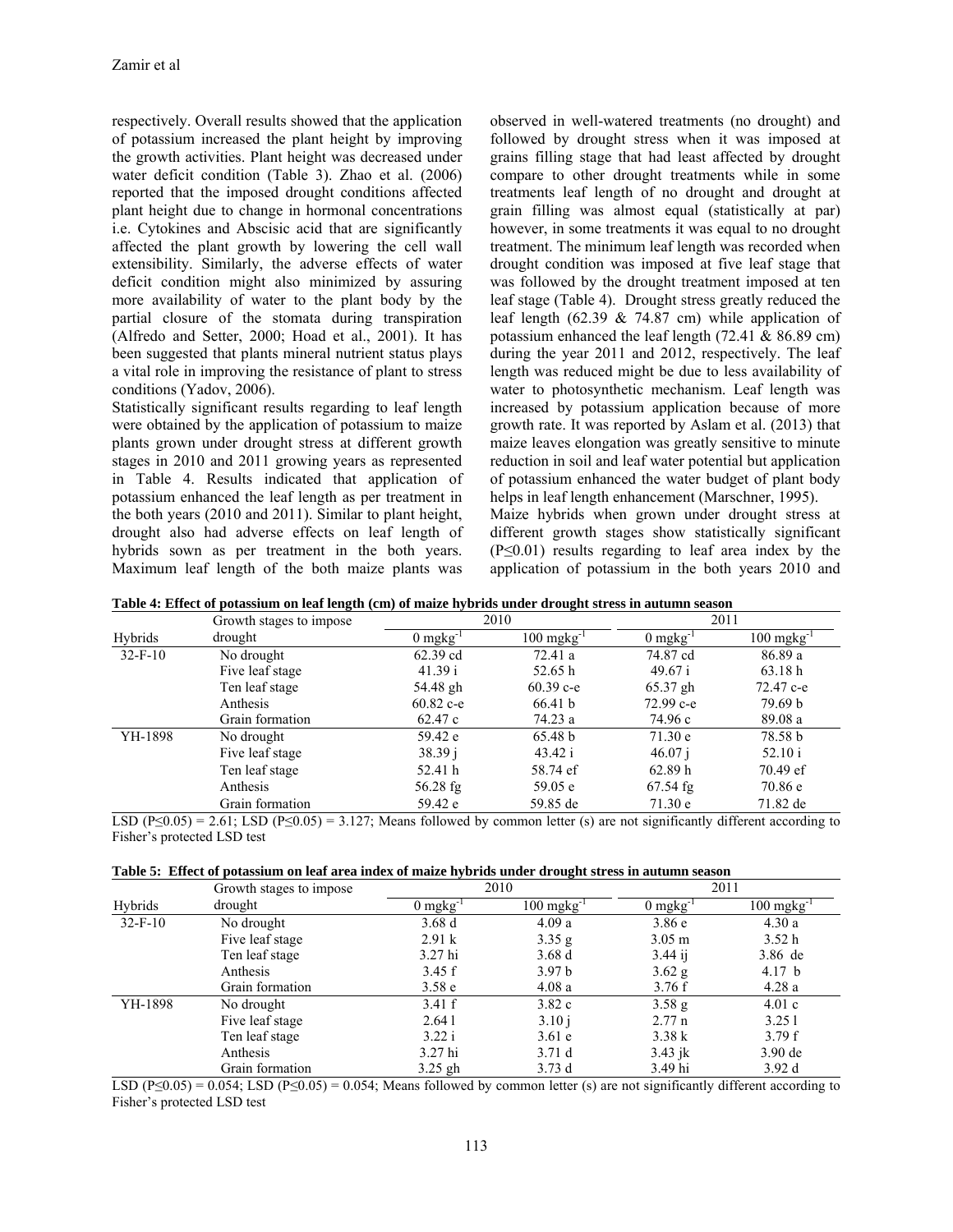|           | Growth stages to impose |                       | 2010                              | 2011                  |                                   |  |
|-----------|-------------------------|-----------------------|-----------------------------------|-----------------------|-----------------------------------|--|
| Hybrids   | drought                 | $0 \text{ mgkg}^{-1}$ | $100 \text{ m}$ gkg <sup>-1</sup> | $0 \text{ mgkg}^{-1}$ | $100 \text{ m}$ gkg <sup>-1</sup> |  |
| $32-F-10$ | No drought              | 334.6 f               | 379.4 a                           | 478.0 f               | 542.0 a                           |  |
|           | Five leaf stage         | 230.3 r               | 250.6q                            | 329.1 r               | 358.0 q                           |  |
|           | Ten leaf stage          | $262.6\,\mathrm{p}$   | 291.11                            | $375.1 \text{ p}$     | 415.91                            |  |
|           | Anthesis                | $270.4\,\sigma$       | 311.5j                            | $386.3 \text{ o}$     | 445.0j                            |  |
|           | Grain formation         | 333.8 g               | 362.5 b                           | 476.9 g               | 517.9 b                           |  |
| YH-1898   | No drought              | 358.4 c               | 332.4 h                           | 512.0c                | 474.8 h                           |  |
|           | Five leaf stage         | 220.5 t               | 221.4 v                           | 315.0 t               | 316.3 s                           |  |
|           | Ten leaf stage          | 316.5 i               | 272.2 n                           | 452.2 i               | 388.8 n                           |  |
|           | Anthesis                | 340.6 e               | 288.4 m                           | 486.5 e               | $412.0 \text{ m}$                 |  |
|           | Grain formation         | 352.3 d               | 302.6 k                           | 503.3 d               | 432.4 k                           |  |

**Table 6: Effect of potassium on shoot fresh weight plant-1 (g) of maize hybrids under drought stress in autumn season** 

LSD (P≤0.05) = 0.12; LSD (P≤0.05) = 0.17; Means followed by common letter (s) are not significantly different according to Fisher's protected LSD test

2011 as depicted in Table 5. Results indicated that the application of potassium enhanced the leaf area index as per treatment. Drought also had adverse effects on leaf area index of sown hybrids as per treatment in the both years. The maximum leaf area index was observed in control (no drought) treatments of the both maize cultivars and that was followed by drought treatments that was started to impose at grains filling stage which was least affected by drought when compared to the all other drought treatments. Significantly, minimum leaf area index was noted when the drought stress was started to impose at five leaf stage. There was a critical role of potassium on enhancing leaf area per plant in the present study. It was studied that application of potassium resulted to rapid growth of leaf and maintenance of osmotic potential of cells (Aslam et al., 2014). Green parts of maize leaf decreased due to water deficit stress which reduced consumption of potassium from soil. More consumption of potassium increased leaf area as compare to un-consumption under proper moisture. Leaf area index was enhanced by potassium as studied by Ebrahimi et al. (2011). Similar trend was observed in this study during both years. Leaf area index was improved due to enhanced leaf growth.

By the application of potassium, maize hybrids when grown under drought stress at different growth stages show statistically significant results (P≤0.01) regarding to shoot fresh weight per plant in both the years 2010 and 2011 as shown in Table 6. Data indicated that the application of potassium increased the shoot fresh weight per plant as per treatment in the both years. Drought produced adverse effects on shoot fresh weight per plant of sown hybrids as per treatment in both the years. The maximum shoot fresh weight per plant was recorded in control (no drought) treatments of the both maize cultivars and that was followed by drought condition that was stated to impose at grains filling stage which was least affected by the drought when compare to all other drought treatments. Statistically, minimum shoot fresh weight per plant was recorded when drought stress was imposed at five leaf stage

(Table 6). Plant fresh weight reduced under water deficit conditions (Zhao et al., 2006). This reduced biomass might have created the disorders in the remobilization of the assimilates from source to mature grain that resulted in short and shriveled kernel or it might be due to disturbed grain growth pattern or its improper position between and within the spikelets under drought stress showing assimilate limitation (Yang et al., 2003). The current outcomes agreed with the findings of Schuppler et al. (1998). Slam et al. (2006) and Ashraf and Ibram (2005) who reported that the shoot fresh weight of two leguminous plants i.e. *Phaseolus vulgaris* and *Sesbania aculeata,* reduced considerably due to water deficit stress that disturb the normal functioning of photosynthesis. Moreover, reduction in the vegetative growth of plants under drought conditions, in specific the shoot growth, reduced the cyclin dependent kinase activity resulting in slower division of cells as well as inhibition of the growth (Schuppler et al., 1998). During the period of study in both years it was found that potassium improved the shoot fresh weight. It was might be due to the role of Potassium in vegetative growth including root elongation (Aslam et al., 2014). Similarly, Marschner, 1995 reported that Potassium has ability to improve the plant girth and diameter. Moreover, it is the most abundant available cation in plant cells (Marschner 1995). So, the decreased irrigation availability resulted in abnormal crop growth and finally, significantly lower yield in crop plants.

Cob length of maize hybrids when grown under drought stress at various growth stages show statistically significant ( $P \le 0.05$ ) results by the application of potassium in the both (2010 and 2011) as depicted in Table 7. Data showed that the application of potassium enhanced the cob length. Drought also had significantly adverse effects on cob length of hybrids sown as per treatment in the both years. Significantly, maximum cob length was observed in control (no drought) treatments of the both maize cultivars and that was followed by drought treatment when it was imposed at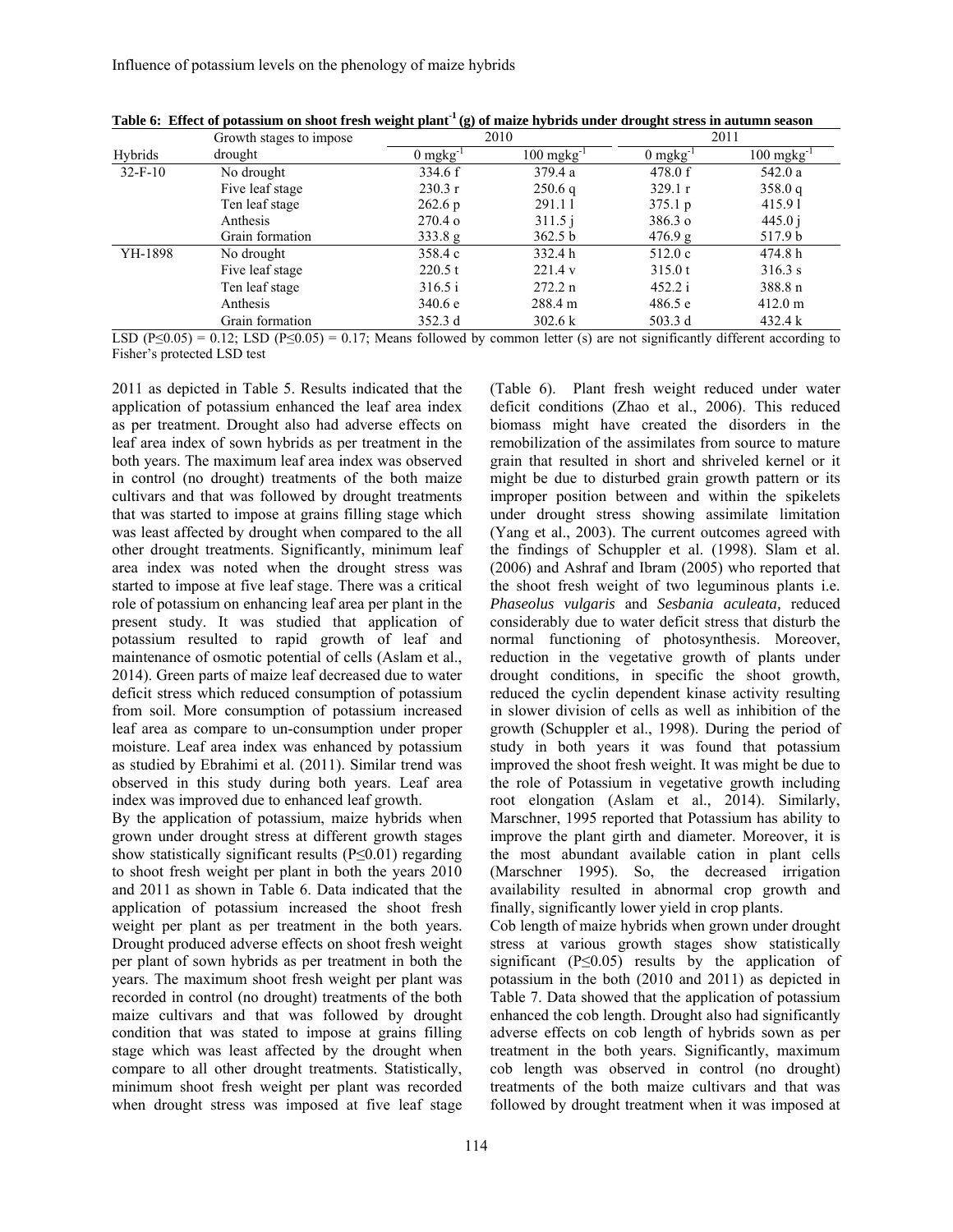|           | Growth stages to impose |                       | 2010                              | 2011                |                    |  |
|-----------|-------------------------|-----------------------|-----------------------------------|---------------------|--------------------|--|
| Hybrids   | drought                 | $0 \text{ mgkg}^{-1}$ | $100 \text{ m}$ gkg <sup>-1</sup> | 0 mgkg <sup>-</sup> | $100$ mgkg $^{-1}$ |  |
| $32-F-10$ | No drought              | 14.01 f               | 19.87 a                           | 16.29 f             | 19.77a             |  |
|           | Five leaf stage         | 11.31 i               | $13.46$ fg                        | $12.55 \text{ m}$   | 16.72 e            |  |
|           | Ten leaf stage          | 13.04 g               | 17.03 d                           | 14.49 i             | 18.41c             |  |
|           | Anthesis                | 14.02 $f$             | 17.17d                            | 14.79 i             | 18.98 b            |  |
|           | Grain formation         | 14.03 f               | 18.87 b                           | 15.98 g             | 19.09 <sub>b</sub> |  |
| YH-1898   | No drought              | 13.35 g               | 17.86 c                           | 16.31 f             | 18.31c             |  |
|           | Five leaf stage         | 10.17 i               | 12.29h                            | $12.35 \text{ m}$   | 15.75h             |  |
|           | Ten leaf stage          | 12.18h                | 16.65 d                           | 14.09 k             | 17.39d             |  |
|           | Anthesis                | 12.38h                | 15.85 e                           | 13.131              | 17.32 d            |  |
|           | Grain formation         | 12.39 h               | 16.69 d                           | $14.08 \text{ k}$   | 18.33c             |  |

**Table 7: Effect of potassium on cob length (cm) of maize hybrids under drought stress in autumn season** 

LSD (P≤0.05) = 0.60; LSD (P≤0.05) = 0.22; Means followed by common letter (s) are not significantly different according to Fisher's protected LSD test. ns; non-significant

|  |  |  | Table 8: Effect of potassium on cob diameter (cm) of maize hybrids under drought stress in autumn season |
|--|--|--|----------------------------------------------------------------------------------------------------------|
|  |  |  |                                                                                                          |

|           | Growth stages to impose | 2010                   |                         | 2011             |                         |
|-----------|-------------------------|------------------------|-------------------------|------------------|-------------------------|
| Hybrids   | drought                 | $0$ mgkg <sup>-1</sup> | $100 \text{ mgkg}^{-1}$ | $0$ mgkg $^{-1}$ | $100 \text{ mgkg}^{-1}$ |
| $32-F-10$ | No drought              | 5.32 f-h               | 6.23a                   | 6.27d            | 6.57c                   |
|           | Five leaf stage         | $4.47$ ij              | 4.63 i                  | $4.63 \text{ n}$ | 5.29k                   |
|           | Ten leaf stage          | 4.99 h                 | $5.24$ gh               | 5.56 i           | 6.13e                   |
|           | Anthesis                | 5.14h                  | $5.83 b-d$              | 5.92 f           | 6.73 <sub>b</sub>       |
|           | Grain formation         | $5.23$ gh              | $6.04 a-c$              | 6.12e            | 6.88a                   |
| YH-1898   | No drought              | 5.18 gh                | $6.07$ ab               | 5.58 i           | $5.88\text{ g}$         |
|           | Five leaf stage         | 4.62 i                 | 4.62 i                  | $4.47\,\sigma$   | $4.96 \text{ m}$        |
|           | Ten leaf stage          | 4.18j                  | $5.48 e-g$              | 5.131            | 5.27k                   |
|           | Anthesis                | 5.05h                  | $5.59 \text{ d-f}$      | 5.56i            | $5.41$ j                |
|           | Grain formation         | $5.18$ gh              | 5.71 c-e                | 5.88g            | 5.64h                   |

LSD (P≤0.05) = 0.33; LSD (P≤0.05) = 0.033; Means followed by common letter (s) are not significantly different according to Fisher's protected LSD test

grains filling stage which was least affected by drought compare to all other drought treatments. Statistically, minimum cob length was recorded when drought stress was imposed at five leaf stage. In the both years, the application of potassium increased the cob length.

Effect of potassium on cob diameter of maize cultivars grown under water deficit condition at various selected growth stages was statistically significant  $(P \le 0.01)$  as described in Table 8 in the both years 2010 and 2011. Data showed that the application of potassium enhanced the cob diameter as per treatment in both years 2010 and 2011. Significantly, maximum cob diameter was observed in control (no drought) treatment of the both maize cultivars and followed by drought treatment that was imposed at grains filling stage which had least affected by drought compare to all other drought treatments, however, in 2011 cob diameter was more in grains filling drought treatment compare to no drought. Statistically, minimum cob diameter was observed when the drought stress was imposed at five leaf stage (Table 8). Due to enhanced growth of maize by potassium application cob was also increased by potassium as it takes part in growth and development of plant (Marschner, 1995).

# **Conclusion**

The results from this study on maize, contributes additional valuable information to the continuing effort to determine the influence of potassium fertilizer on the responses of plants to water stress. In general, water stress level directly decline in parameters like plant height, leaf length, leaf area, shoot fresh weight, cob length, and cob diameter. On the other hand, application of potassium gradually mitigated the negative effects of water stress. To sum up, the results of recent study confirmed recovery impacts of potassium application under water stress conditions on maize plants.

# **REFERENCES**

- Alfredo ACA, and TL Setter, 2000. Response of cassava to water deficit: leaf area growth and abscisic acid. Crop Science, 40: 131-137.
- Ashraf M, and A Ibram, 2005. Drought stress induced changes in some organic substances in nodules and other plant parts of two potential legumes differing in salt tolerance. Flora 200: 535-546.
- Aslam M, MSI Zamir, I Afzal and M Yaseen, 2013. Morphological and physiological response of